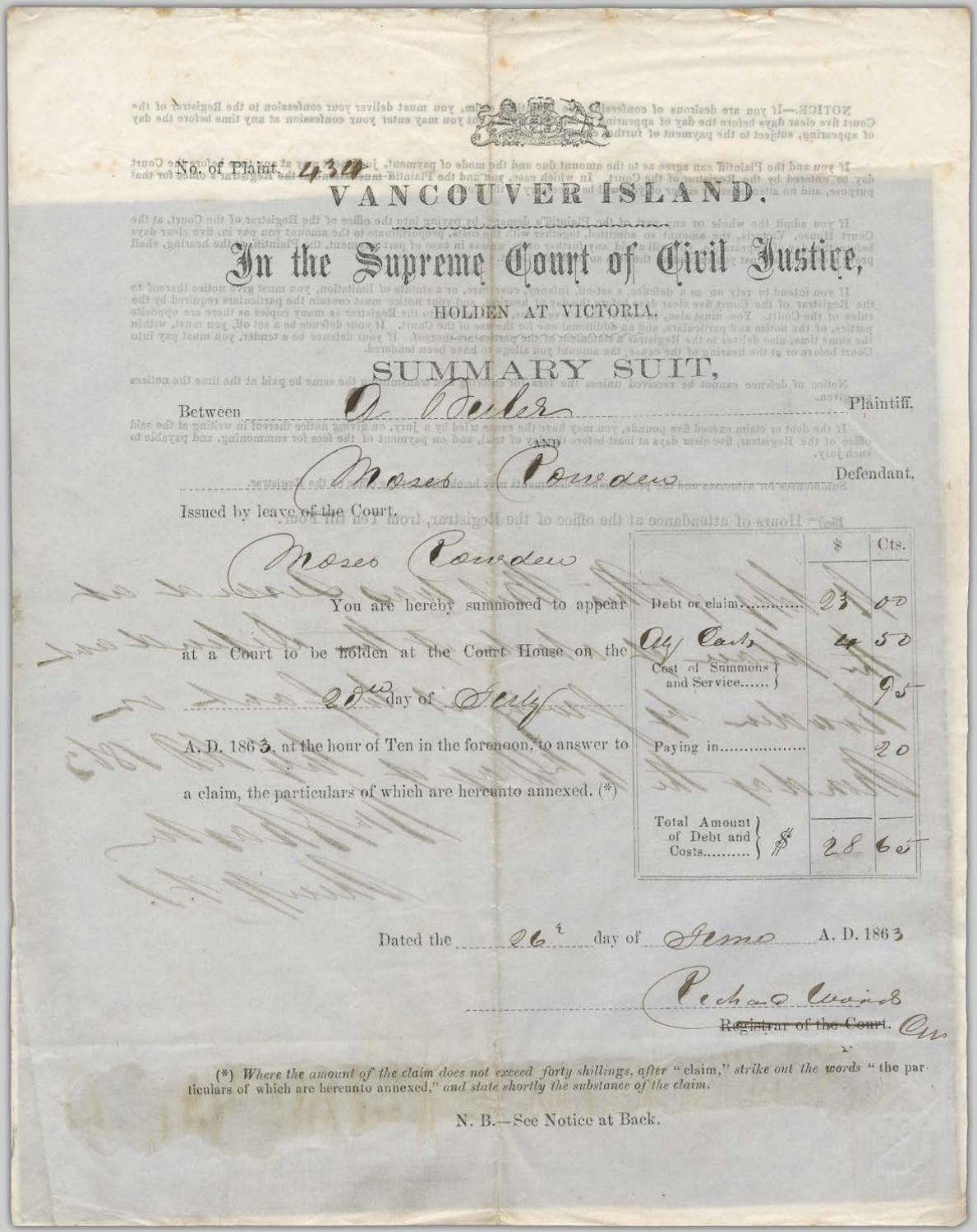NOTICE.—If you are desirous of confessing the Plaintiff's claim, you must deliver your confession to the Registrar of the Court five clear days before the day of appearing to this Summons; but you may enter your confession

If you and the Plaintiff can agree as to the amount due and the mode of payment, judgment may at any time before the Court<br>day be entered by the Registrar of the Court. In which case, you and the Plaintiff must attend at t

If you admit the whole or any part of the Plaintiff's demand, by paying into the office of the Registrar of the Court, at the Court House, Victoria, the amount so admitted, together with the costs, proportionate to the amo

If you intend to rely on as a defence, a set-off, infancy, coverture, or a statute of limitation, you must give notice thereof to the Registrar of the Court five clear days before the day of hearing, and your notice must c

Notice of defence cannot be received unless the fees for entering and transmitting the same be paid at the time the notices illim are given.

If the debt or claim exceed five pounds, you may have the cause tried by a jury, on giving notice thereof in writing at the said office of the Registrar, five clear days at least before the day of trial, and on payment of such jury.

detween

## fondant.

Summonses for witnesses and the production of documents may be obtained at the office of the Registrar.

Hours of attendance at the office of the Registrar, from Ten till Four. of yet boused

at<sup>()</sup> ah<br>dans ot te l'en in the lo THOL **DOZOHILL OTH** Immom A IsloT of Debt nnd  $A. D. 1863$ lo zub oili hots(I